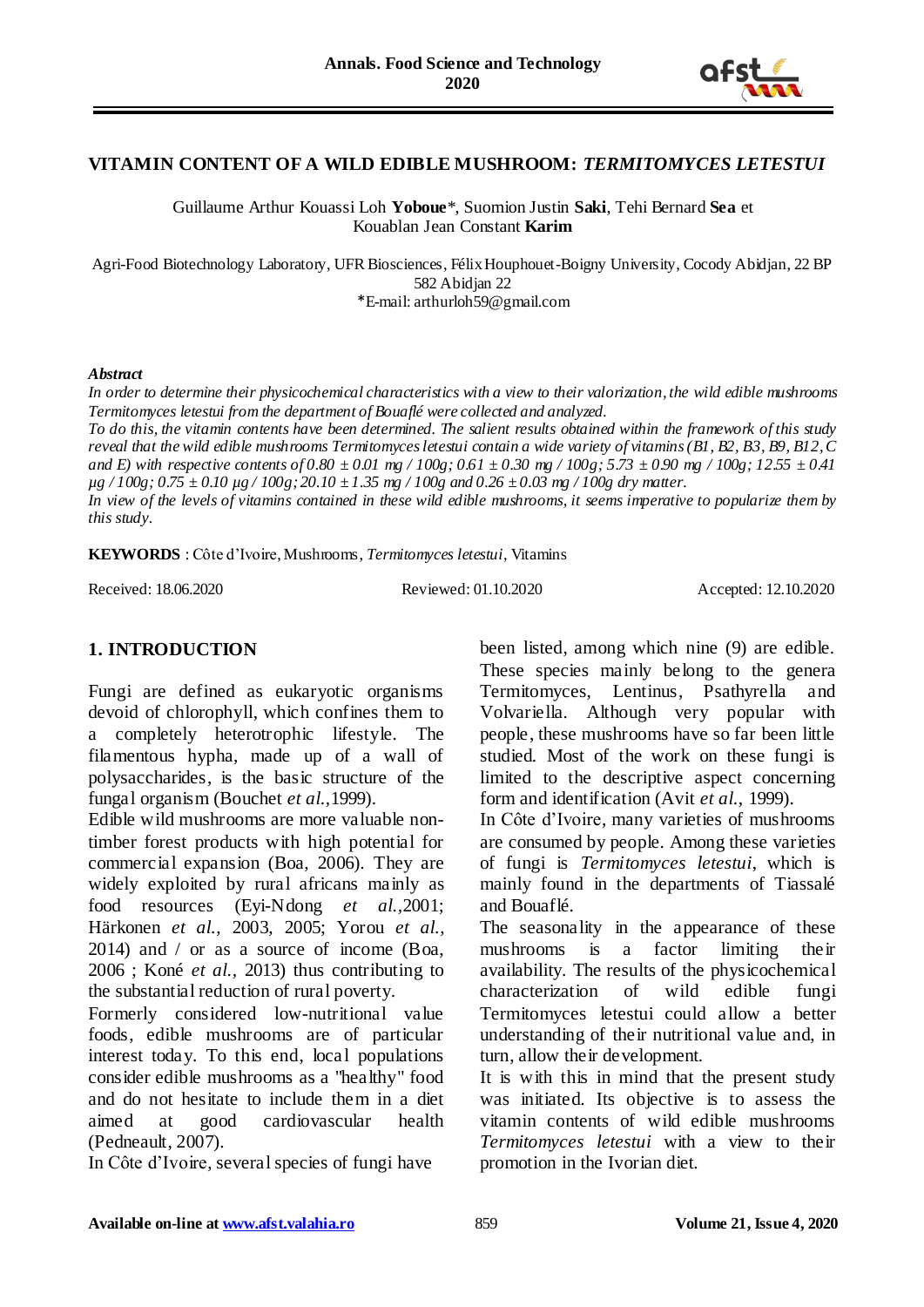

### **2. MATERIALS AND METHODS**

#### **Study material**

The biological material used in this study consists of wild edible fungi *Termitomyces letestui***(Figure 1).** These mushrooms were collected from their natural habitat in the mesophilic forests of the Marahoué region of central Côte d'Ivoire (Bouaflé).The systematic identification and authentication of mushrooms were carried out at the National Floristic Center of Felix Houphouët Boigny University (Abidjan, Côte d'Ivoire).



**Figure 1: Photograph of the wild fungus**  *Termitomyces letestui*

### **Methods**

#### **Preparation of mushroom flour**

The harvested mushrooms were first sorted. Then they were rinsed with distilled water twice. Finally a mass of 500g was weighed.

After spreading on aluminum foil at room temperature for 20 min, then dried in the MEMMERT brand ventilated oven at 45 ° C for 2 days. After drying, the mushrooms were ground using a Mill IKA mill (Germany / Deutschland). The ground materials obtained were sieved using a 250 μm mesh sieve. After sieving, the flours were packed in labeled glass bottles, previously dried in an oven at 45 ° C and hermetically sealed. These flasks of flour were stored in a desiccator at 25 ° C for further analysis.

#### **Determination of vitamin contents Vitamin E**

The determination of the vitamin E or tocopherol content of the mushrooms was carried out by high performance liquid

chromatography (HPLC) according to the international standard ISO (2000). This determination is carried out in two stages: the extraction of the unsaponifiable fraction then the quantification.

#### • **Extraction of the unsaponifiable fraction**

Ten (10) g of the sample is dissolved in 150 mL of 96 ° GL ethanol. Then 0.1 g of hydroquinone is added and the flask is brought to a water bath for five (5) min. The saponification is then carried out by adding 25 ml of 50% potassium hydroxide  $(w / v)$  for 25 min at boiling point under reflux using an air cooler.

The flask is cooled and the contents are introduced into a 500 ml separating funnel. To the contents of the separating funnel are added 25 mL of ethanol and then 100 mL of petroleum ether.

The bulb is then closed and shaken for 2 min and then left to stand until the phases are clearly separated. The aqueous phase is collected in a second ampoule and washed with 50 mL of petroleum ether. All of the ethereal phases are collected in an ampoule and washed with distilled water until neutralization of the alkali in the presence of phenophthalein.

The ethereal phase is collected and evaporated using a rotary evaporator of the HEIDOLPH brand. The evaporation residue is collected in 25 mL of methanol and then filtered under vacuum on a millipore filter  $(0.45 \mu m)$ . The filtrate obtained is then used for the chromatographic analysis.

### **Chromatographic analysis**

The quantification of vitamin E was carried out by high performance liquid chromatography (HPLC) at a temperature of 45° C and from 10 µL of the filtrate. The detection is carried out in the ultraviolet (UV) at the respective wavelengths of 292 nm for vitamin E, using a detector of the ACQUITY TUV type.

The mobile phase used in this study is a methanol / water mixture in proportion 98: 2 (v / v). The elution rate set at 2 ml / min is generated by an isocratic pump. The chromatograms obtained are displayed usingthe EMPOWER software (ACQUITY, WATERS).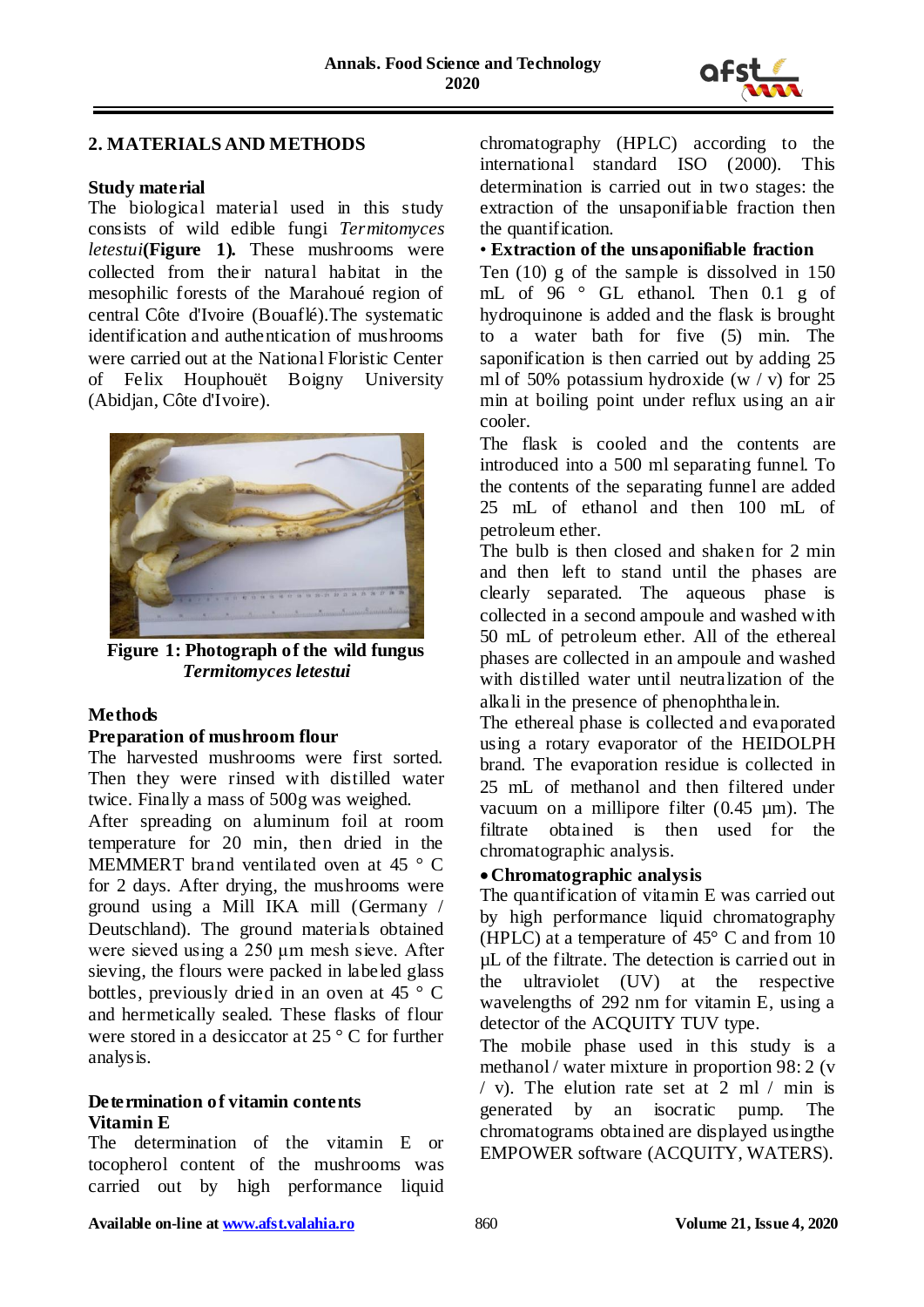

Vitamin E is identified by comparison with the retention time of the α-tocopherol acetate used as standards. The quantification is carried out by reference to a standard curve, established from the areas obtained for different concentrations of the standards.

# **Vitamin C**

The vitamin C or ascorbic acid content of *Termitomyces letestui* mushrooms was determined according to the method described by Pongraz *et al.* (1971). Vitamin C has been stabilized in a solution of metaphosphoric acid (HOPO3) / acetic acid (CH3COOH).

Ten (10) grams of fresh *Termitomyces letestui* mushroom pasta has been stabilized in 20 mL of 2% metaphosphoric acid / acetic acid. The mixture obtained was centrifuged (Jouan centrifuge B4i-BR4i, Germany) at 4000 rpm for 20 min.

The volume of the supernatant was removed. The assay was carried out with 2-6 dichlorophenol indophenol (DCPIP) at 0.5 g / L. The end of the dosage was marked by the appearance of a persistent champagne pink coloration.

A dosage was carried out in 1 ml of a standard solution of vitamin C at a concentration of 1 mg / 1 mL and in 1 mL of metaphosphoric acid / acetic acid-water solution (blank solution).

### **Vitamins B**

The vitamin B content of *Termitomyces letestui* mushrooms was determined according to the method of Fatima *et al.* (2013). One (1) gram of Termitomyces letestui flour was dissolved in 0.1 mL HCl at room temperature. The homogenized mixture is centrifuged at 3000 rpm for 25 minutes at  $0^{\circ}$  C.

The supernatant is collected and filtered on Whatman No. 4 paper and then through a 0.45 μm millipore filter (Sartorius, AG, Goëttingen, Germany). The samples thus treated are stored at -20  $\degree$  C. for analysis. 10 µL of the sample / standard is injected into a 254 nm UV monitor. The standards are filtered and injected separately. All samples were prepared from the pure powders of the primary reference substances. The qualitative analysis at the level

of the different samples was obtained by comparison of the retention time of the eluted compounds with the retention time of the solutions

### **3. RESULTS AND DISCUSSION**

Some vitamins have been determined as part of this work. The vitamin contents of the *Termitomyces letestui* mushrooms are shown in the table below. The highest content is observed with vitamin C  $(20.10 \pm 1.35 \text{ mg})$ 100g). In addition, the lowest content is observed with vitamin  $B_{12}$  (0.75  $\pm$  0.10 µg / 100g).

| Table: Vitamin content of fungi |
|---------------------------------|
| Termitomyces letestui           |

| Vitamins      | Content (/100g)  |
|---------------|------------------|
|               |                  |
| $B_1$ mg      | $0.80 \pm 0.01$  |
| $B_2$ mg      | $0.61 \pm 0.30$  |
| $B_3$ mg      | $5,73\pm0,90$    |
| $B_9$ µg      | $12,55\pm0,41$   |
| $B_{12}$ , µg | $0,75 \pm 0,10$  |
| $C$ , mg      | $20,10 \pm 1,35$ |
| E, mg         | $0,26 \pm 0.03$  |

*The values in the table are the means of three tests, assigned standard deviations*

The vitamin contents of wild edible mushrooms*Termitomyces letestui* reveal that they contain a wide variety of vitamins  $(B_1, B_2,$  $B_3$ ,  $B_9$ ,  $B_{12}$ , C and E) with respective contents of  $0.80 \pm 0.01$  mg /  $100$  g;  $0.61 \pm 0.30$  mg / 100g;  $5.73 \pm 0.90$  mg / 100g;  $12.55 \pm 0.41$  µg / 100g;  $0.75 \pm 0.10$  ug / 100g;  $20.10 \pm 1.35$  mg / 100g and  $0.26 \pm 0.03$  mg / 100g dry matter.

Vitamins are defined as organic substances without energy value, essential to the organism and which man cannot synthesize (with the exception to a certain extent of vitamin D and niacin) (Martin et Potier de Courcy , 2012), and whose absence from the ration results, in the medium or long term, in the development of deficiency diseases (Guilland, 2012).

Wild edible mushrooms*Termitomyces letestui*  contain a vitamin C or ascorbic acid content of  $20.10 \pm 1.35$  mg / 100g which agrees with that of *Pleurotus ostreatus* (20 mg / 100g) (Mattila *et al.,* 2001). This vitamin C content is higher than that obtained by Adejumo *et al*. (2015) for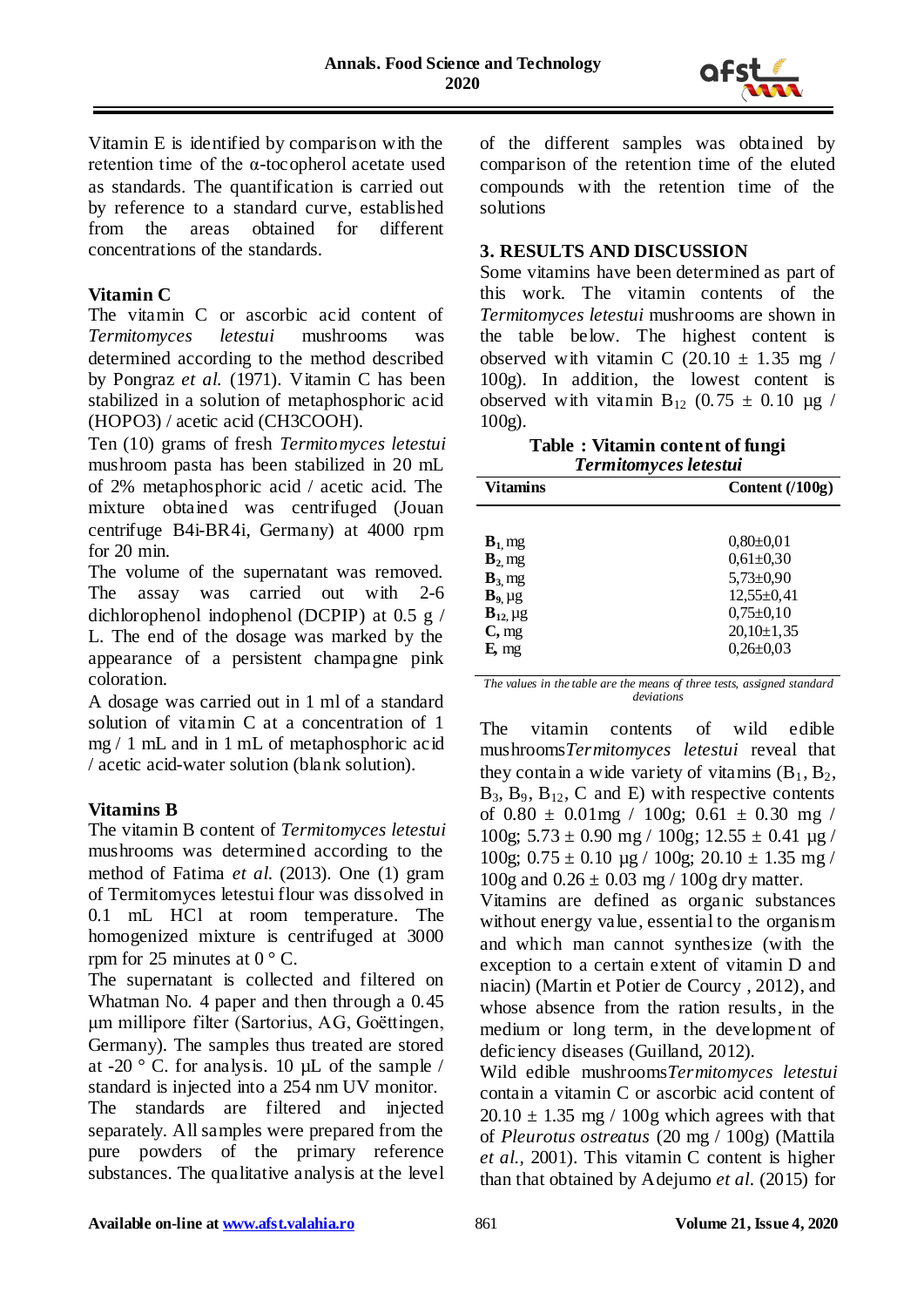

the fungi *Pleurotus ostreatus* (10.16 mg / 100g), *Termitomyces robusta* (10.25 mg / 100g), *Volvariella volvacea* (6.57 mg / 100g), *Termitomyces microcarpus* (12.15 mg / 100g), *Pleurotus pulmonarius* (14.10 mg / 100g).

Ascorbic acid is a water-soluble vitamin that the human body does not produce endogenously (Langlois *et al.,* 2016). Vitamin C is necessary for the gastroduodenal absorption of iron (Larbier et Leclercq, 1992; Vidacs, 1992). It intervenes in detoxification processes by blocking the formation of nitrosamines; it reduces the harmful effects of mycotoxins, heavy metals and pollutants on health and performance (Guillot *et al.,* 1998). Vitamin C boosts non-specific immunity against bacterial toxins (Latshaw, 1991).

Insufficient vitamin C intake for several weeks can cause scurvy, the clinical symptoms of which are fatigue, fragile capillaries and slow healing. Although serious vitamin C deficiencies are rare in developed countries, they can occur in people whose daily intake is less than 10 mg (Langlois *et al.,* 2016).

It intervenes in particular as an enzyme cofactor in different syntheses (of collagen, carnitine, and hormonal), a stimulator of the immune system (Padayatty *et al.,* 2003). Finally, it is a powerful antioxidant, and a free radical scavenger in the plasma, hence protecting the cell against oxidative damage (Buettner, 1993).

The vitamin E content of *Termitomyces letestui* mushrooms is  $0.26 \pm 0.03$  mg / 100g. It is higher than that of *Pleurotus ostreatus* mushrooms (0.1818 mg / 100g) obtained by Abou Raya *et al.* (2014). It is also superior to that of *Cortinarius glaucopus*  $(0.92 \pm 0.09 \,\text{µg}$  / g), *Hypholoma capnoides*  $(0.71 \pm 0.03 \text{ µg} / \text{g})$ , *Russula delica* (0.74 ± 0.06 μg / g), *Tricholoma sulphureum*  $(0.52 \pm 0.03 \mu g / g)$  and *Lactarius salmonicolor*  $(0.15 \pm 0.03 \mu g / g)$  obtained by Heleno *et al.* (2010) and *Lactarius citriolens* (101.05 ± 7.30 μg / 100 g) and *Lactarius turpis* (132.94 ± 11.50 μg / 100 g) (Vieira *et al.,* 2014).

The generic term vitamin E brings together two large groups of molecules: tocopherols and tocotrienols (Brigelius-Flohe, 2009; Aggarwal

*et al.,* 2010). Vitamin E deficiencies can lead in particular to neuromuscular damage or retinal damage (Banks *et al.,* 2010). Vitamin E has anti-inflammatory properties: it boosts the immune system and helps cells fight infection. But it is mainly for its antioxidant activity that vitamin E is useful for our organism (Bourgeois, 2003).

The levels of vitamin  $B_1$  or Thiamin and vitamin B<sup>2</sup> or Riboflavin in *Termitomyces letestui* mushrooms are  $0.80 \pm 0.01$  mg /  $100g$ and  $0.61 \pm 0.30$  mg / 100g, respectively. These levels are much higher than those of vitamin  $B_1$ for the fungi *Agaricus bisporus* (0.03 mg / 100g), *Lentinus edodes* (0.009 mg / 100g), *Pleurotus* spp.  $(0.042 \text{ mg} / 100 \text{g})$  and those of vitamin  $B_2$  for *Agaricus bisporus* (0.25 mg / 100g), *Lentinus edodes* (0.057 mg / 100g) and *Pleurotus* spp. (0.083 mg / 100g) (Furlani et Godoy, 2008).

The vitamin B<sup>1</sup> content of *Termitomyces letestui* mushrooms is also higher than that of *Pleurotus citrinopileatus* mushrooms (0.16 mg / 100g) (Musieba *et al.,* 2013).

Thiamine is a water-soluble vitamin found in brewer's yeast, the pulp of raw fruit, cereal germs and animal products. (Quilliot *et al.,* 2017). Vitamin  $B_2$  contributes to the use of iron (Powers, 1995; Ma *et al.,* 2008; Powers *et al.,* 2011). It is also involved in muscle repair metabolism (Biesalski *et al.,* 2010).

The vitamin  $B_3$  or Niacin content of the *Termitomyces letestui* mushrooms is 5.73 ± 0.90 mg / 100g. This content is higher than that of the fungi *Termitomyces heimii*  $(2.24 \pm 0.45)$ mg / 100g) and *Termitomyces microcarpus*  $(2.39 \pm 0.6 \text{ mg} / 100 \text{g})$  (Johnsy et Kaviyarasan, 2015). The vitamin  $B_3$  content is very close to those obtained by Nwoko *et al*. (2017) for the fungi *Dacryodes edulis* (5.28 mg / 100g), *Mangifera indica* (5.07 mg / 100g) and *Treculia africana* (5.16 mg / 100g).

Vitamin B3 has an important role in energy production during the catabolism of carbohydrates, fats, proteins and alcohol (Martin, 2000). It allows an increase in HDL a decrease in LDL and a reduction in triglyceride levels (Cattan *et al.,* 2004; Goldberg, 2004).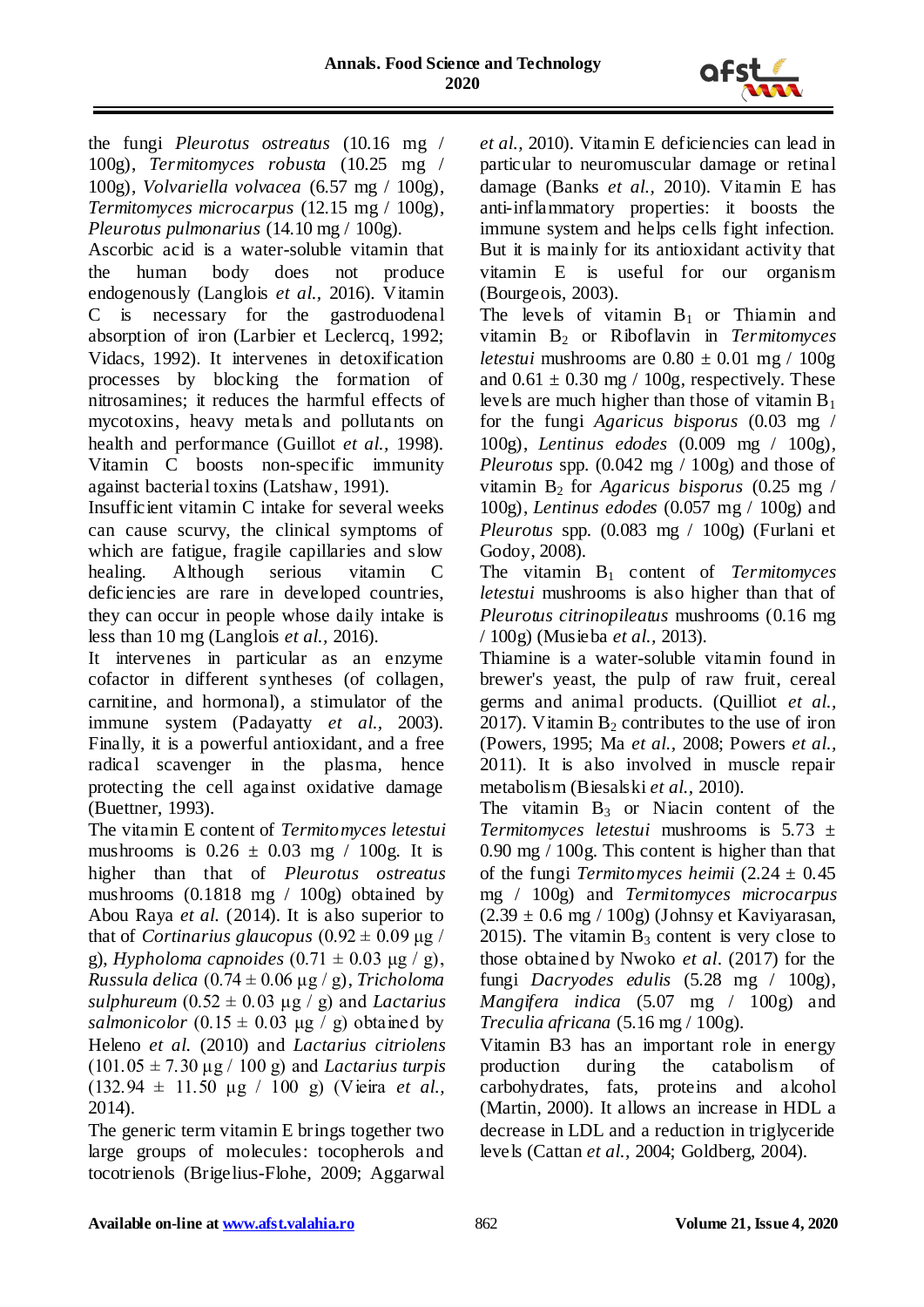

It is also believed to decrease muscle inflammation (Descamps, 2009). Clinical manifestations of niacin deficiency are episodic vomiting, abdominal pain, constipation, headache, insomnia, fatigue, painful swallowing and photosensitive pruritus on body surfaces exposed to the sun. (Sechi *et al.,* 2016).

The vitamin B<sup>9</sup> content of *Termitomyces letestui* mushrooms is  $12.55 \pm 0.41$  μg / 100 g. This value obtained in the context of this work is very close to that of the fungus *Lentinus edodes*  $(12.4 \pm 1.42 \mu g / 100 g)$  obtained by Philips *et al.* (2011). Vitamin  $B_9$  or folic acid is involved in human reproduction (Tamura and Picciano, 2006).

The vitamin B12 content of *Termitomyces letestui* mushrooms is  $0.75 \pm 0.10 \mu g / 100 g$ . It is higher than that of *Pleurotus citrinopileatus* (<0.30 μg / 100 g) obtained by Musieba *et al.* (2013). Vitamin  $B_{12}$  appears to stimulate the immune system (Tamura *et al.,* 1999).

# **4. CONCLUSION**

The vitamin contents of wild edible mushrooms *Termitomyces letestui* were determined in this study. The results obtained revealed that these mushrooms contain a wide variety of vitamins  $(B_1, B_2, B_3, B_9, B_{12}, C$  and E). The highest content is observed with vitamin C  $(20.10 \pm 1.35 \text{ mg} / 100 \text{g})$ . In addition, the lowest content is observed with vitamin B<sub>12</sub> (0.75  $\pm$  0.10 µg / 100g). These mushrooms could be used as sources of essential nutrients for the body. This will effectively combat the vitamin deficiency that prevails in developing countries including Côte d'Ivoire. This will allow even the most disadvantaged populations to access the nutrients essential for the proper functioning of their organism.

### **Acknowledgements**

This work received no specific financial support. However, the authors are grateful to Agri-Food Biotechnology Laboratory and to National Floristic Centre at the University Félix Houphouët Boigny (Abidjan, Côte d'Ivoire) where the systematic identification

and authentication of the mushrooms have been carried out.

### **Conflicts of interest**

Authors declare that there is no conflict of interest regarding the writing and publication on this work.

# **5. REFERENCES**

- 1. Abou Raya M.A., Shalaby MT., Hafez S.A., Alshimaa &Hamouda M. (2014).Chemical composition and nutritional potential of some mushroom varieties cultivated in egypt. J. Food and Dairy Sci., Mansoura Univ.,  $\bar{5}$  (6): 421 – 434
- 2. Adejumo T.O., Coker M.E. &Akinmoladun V.O. (2015).Identification and Evaluation of Nutritional Status of some Edible and Medicinal Mushrooms in Akoko Area, Ondo State, Nigeria.Int.J.Curr.Microbiol.App.Sci, 4(4): 1011-1028
- 3. Aggarwal B.B., Sundaram C. &Prasad S. (2010). Tocotrienols, the vitamin E of the 21st century: its potential against cancer and other chronic diseases. Biochem Pharmacol; 80 : 1613-31.
- 4. Avit J-B.L.F., Pedia P.L. &Sankaré Y. (1999).Diversité biologique de la côte d'ivoire. *Ministère de l'environnement et de la forêt, Abidjan* : 276p.
- 5. Banks R., Speakman J.R. &Selman C. (2010). Vitamin E supplementation and mammalian lifespan. Mol Nutr Food Res; 54 : 719-25.
- 6. Biesalski H.K, Grimm P., Nowitzki-Grimm C.S. &Calon B. (2010).Atlas de poche de nutrition. Lavoisier. Paris: Médecine-Sciences; 2010. 410 p.
- 7. Boa E. (2006). Champignons comestibles sauva ges : vue d´ensemble sur leur utilisation et leur importance pour les populations, FAO : Non Wood Forest Products. Rome. 17. (ISSN10209727).157
- 8. Bouchet P., Guignard J.L. & Villard J. (1999).Les Champignons: Mycologie Fondamentale et Appliquée*.* Masson, Paris, 194 p.
- 9. Bourgeois C.F. (2003). Les vitamines dans l'industrie agroalimentaire, Lavoisier Paris. p 708.
- 10. Brigelius-Flohe R. (2009). Vitamin E: the shrew waiting to be tamed. Free Radic Biol Med; 46 : 543-54.
- 11. Buettner G. (1993). The pecking order of free radicals and antioxidants: lipid peroxidation,alpha-tocopherol, and ascorbate. Arch Biochem Biophys **300**:535–43.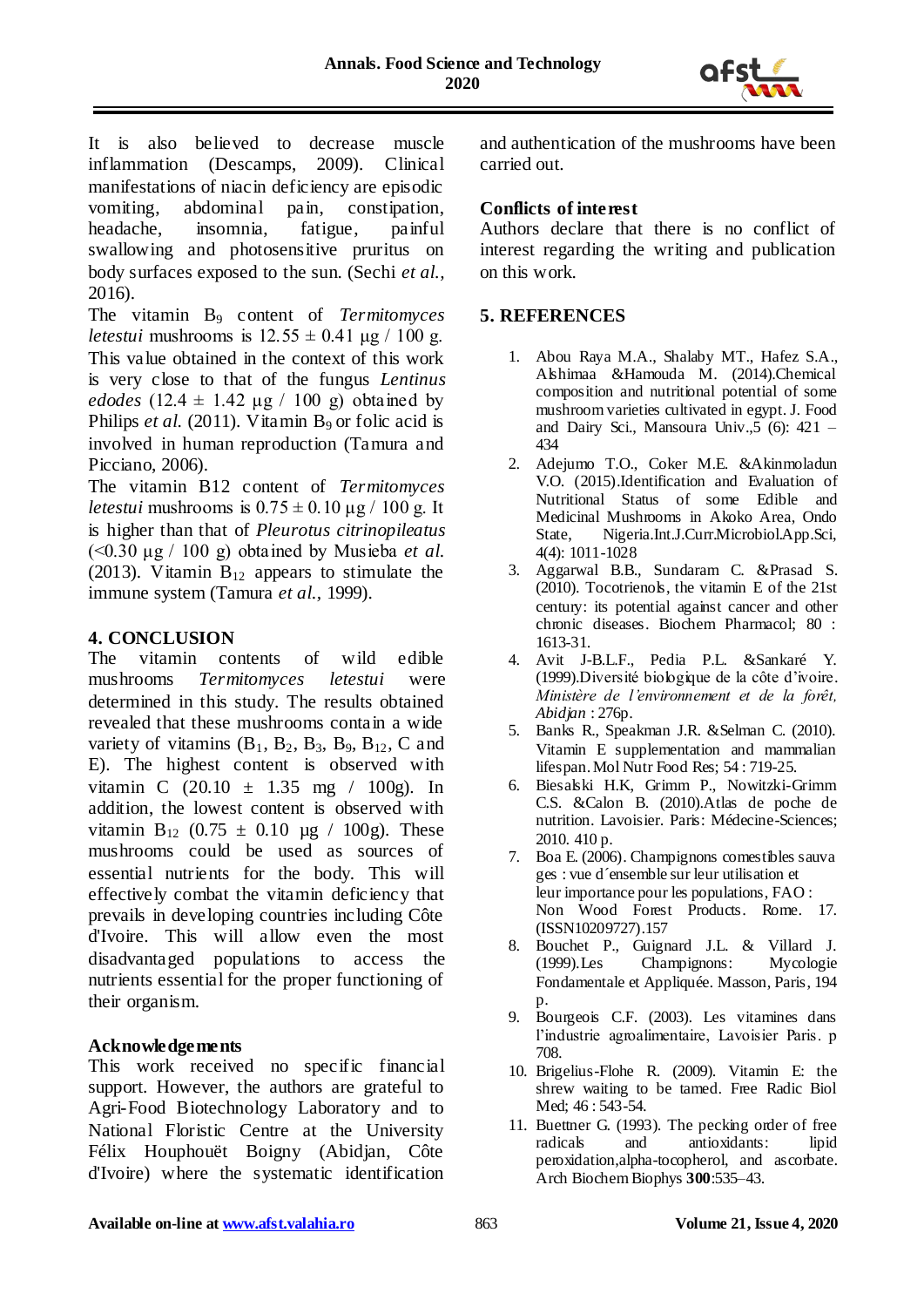

- 12. Cattan V., Kakou A. &Bezie Y. (2004). Prévention cardiovasculaire et LDL-Cholesterol chez les patients à haut risque : mesures correctives pour limiter les échecs thérapeutiques. Médecine Thérapeutique Cardiologie, 2(5) : 323-329.
- 13. Descamps O.S. (2009). La niacine ou acide nicotinique, une riposte du passé face aux défis modernes de la prévention cardiovasculaire. Louvain Med., 128(9) : 295-307.
- 14. EyiNdong H., Degreef J.,De A. Kesel (2011).C hampignons comestibles des forêts denses d'Afr ique centrale, Taxonomie et Identification, ABC Taxa. 10 : 263.
- 15. Goldberg A.C. (2004). A meta-analysis of randomised controlled studies on the effects of extended-release niacin in women. The American Journal of Cardiology, 94(1) : 121- 124.
- 16. Fatima I., Farah N., Talpur &Memon A.N. (2013). Determination of water soluble vitamin fruits and vegetables marketed in Sindh Pakistan. Pakistan Journal Nutrition 12 : 197- 199
- 17. Furlani R.P.Z. &Godoy H.T. (2008).Vitamins B1 and B2 contents in cultivated mushrooms. Food Chemistry, 106 :816–819
- 18. Guilland J.C. (2012). Vitamines hydrosolubles (I). Thiamine, riboflavine, niacine, acide pantothénique, vitamine B6 et biotine. EMC - Endocrinologie-Nutrition; 9(4):1-27
- 19. Guillot I., Lohr B., Weiser H., Halbach S., Rambeck W.A., Kienzle E. &Tennant B. (1998). Influence of vitamin C on cadmium and mercury accumulation.In : Proceedings of the Conference of the European Society of Veterinary and Comparative Nutrition, Munnich, Germany, 19-21 March 1997. *Journal of Animal Physiology and Animal Nutrition,*80: 2-5, 167-169.
- 20. Harkonen, M., NiemelaT. &L. Mwasumbi, (200 3). Tanzanian mushrooms - Edible, harmful and other fungi. Norrlinia 10 : 1-200.
- 21. HelenoS.A., Barros L., SousaM.J., Martins A. &FerreiraI.C.F.R. (2010).Tocopherols composition of Portuguese wild mushrooms with antioxidant capacity. Food chemistry, 119 (4) :1443-1450
- 22. Johnsy G. &Kaviyarasan V. (2015). Fatty acids and vitamins composition of indigenous isolates of *Termitomyces microcarpus* and *T.heimii*. Indo American Journal of Pharmaceutical Sciences, 2(3) :731-736.
- 23. Koné A.N., Yéo K., Konaté S.,E.K. Linsenmair (2013). Socioeconomiecal aspect of the exploitation of Termi toyces fruit bodies in central and southern Côte d'Ivoir : Raising awareness

for their subtainable use, J.Appl. Biosci. 70 : 5580 – 5590

- 24. Langlois K., Cooper M. &Colapinto C.K. (2016). Les niveaux de vitamine C chez les Canadiens adultes selon les résultats de l'Enquête canadienne sur les mesures de la santé, 2012-2013. Rapports sur la santé 2016;27(5):3-11.
- 25. Larbier M. &Leclercq B. (1992). Nutrition et alimentation des volailles.Paris, France : ESTEM, 352 p.
- 26. Latshaw J.D. (1991). Nutrition mechanisms of immunosuppression.*Veterinary Immunology and Immunopathology,*30: 1, 111-120.
- 27. Ma A.G., Schouten E.G., Zhang F.Z., Kok F.J., Yang F., Jiang D.C. &Han X.X. (2008). Retinol and riboflavin supplementation decreases the prevalence of anemia in chinese pregnant women taking iron and folic acid supplements. The Journal of nutrition, 138(10) : 1946-1950
- 28. Martin A. (2000).Centre national de coordination des études et recherches sur la nutrition et l'alimentation. Apports journaliers conseillés pour la population française.  $3<sup>eme</sup>$ eédition
- 29. Martin A. &Potier de Courcy G. (2012). Besoins nutritionnels et apports conseillés pour la satisfaction de ces besoins. EMC (Elsevier Masson SAS, Paris), Endocrinologie-Nutrition, 10-308-A-10
- 30. Mattila P., Ko¨nko¨ K., Eurola M., Juha-Matti P., Astola J., Vahteristo L., Hietaniemi V., Kumpulainen J., Valtonen M. &Piironen V. (2001).Contents of Vitamins, Mineral Elements, and Some Phenolic Compounds in Cultivated Mushrooms.*J. Agric. Food Chem.***,** 49 :2343- 2348.
- 31. Musieba F., Okoth S., Mibey R.K., Wanjiku S. &Moraa K. (2013).Proximate composition, Amino Acids and Vitamins Profiles of *Pleurotus citrinopileatus* Singer: An indigenous Mushroom in Kenya. American Journal of Food Technology, 8(3) : 200-206.
- 32. Nwoko M.C., Onyeizu U.R. &Achufusi J.N. (2017).Productivity, Vitamins and Heavy Metals Analysis of *Pleurotus ostreatus*(Jacq: Fr) Kumm. Fruit Bodies Cultivated on Wood Logs. Journal of Environmental & Analytical Toxicology, 7(2): 446. doi: 10.4172/2161- 0525.1000446
- 33. Padayatty, S., Katz A., Wang Y., Eck P., Kwon O. & Lee J. (2003). Vitamin C as anantioxidant: evaluation of its role in disease prevention. *Am. Col.l Nutr.* 22:18–35
- 34. Pedneault (2007). Étude de composés extractibles chez les champignons indigènes du québec. Thèse de Doctorat, Département de Phytologie Faculté des Sciences de